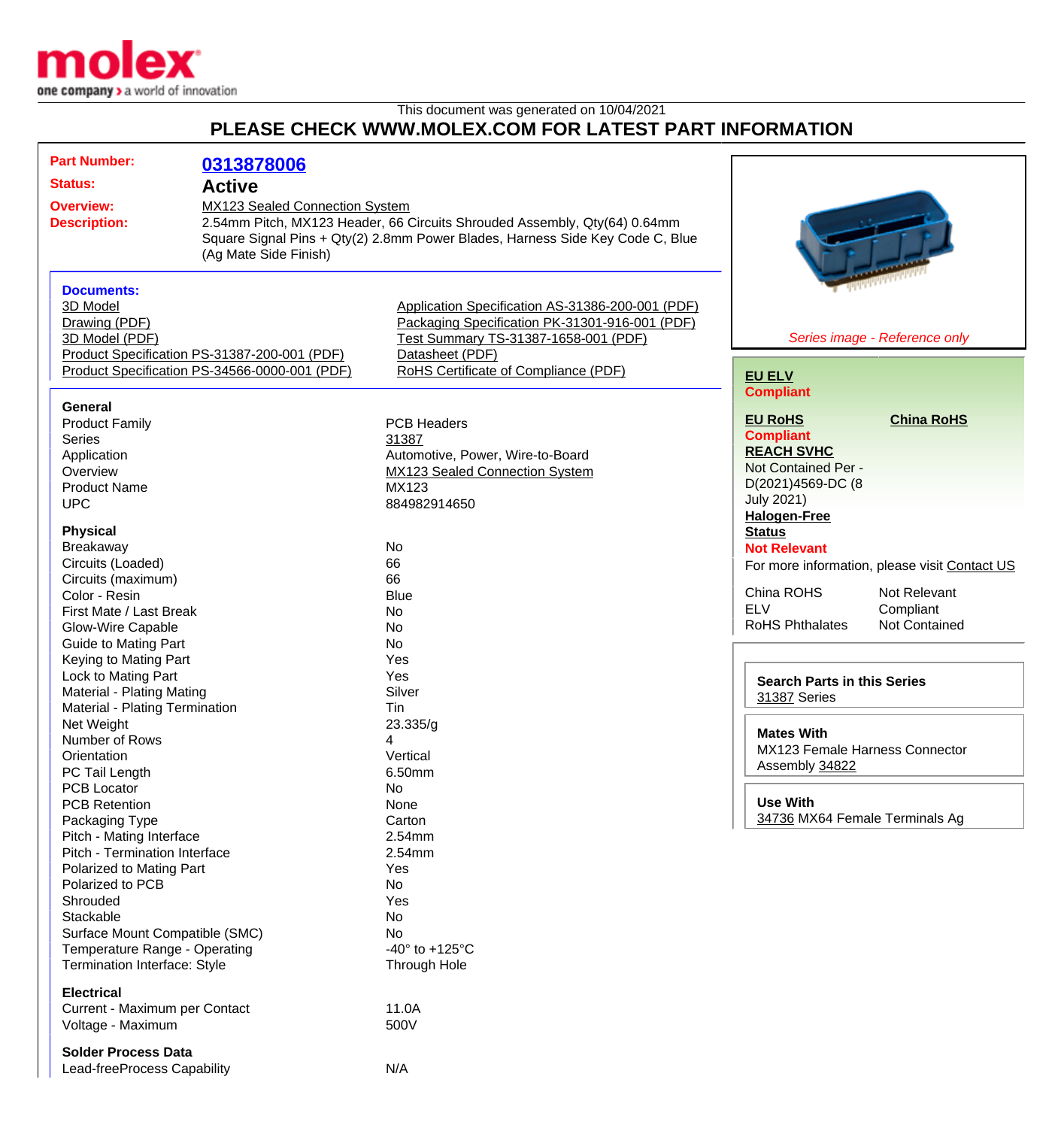## **Material Info**

**Reference - Drawing Numbers** Application Specification AS-31386-200-001 Packaging Specification<br>
Packaging Specification<br>
PK-31301-916-001<br>
PS-31387-200-001

Product Specification PS-31387-200-001, PS-34566-0000-001<br>
Sales Drawing Cales Drawing PS-31387-066-000, SD-31387-173-000 Sales Drawing Sales Drawing SD-31387-066-000, SD-31387-173-000<br>
TS-31387-1658-001 TS-31387-1658-001

> This document was generated on 10/04/2021 **PLEASE CHECK WWW.MOLEX.COM FOR LATEST PART INFORMATION**